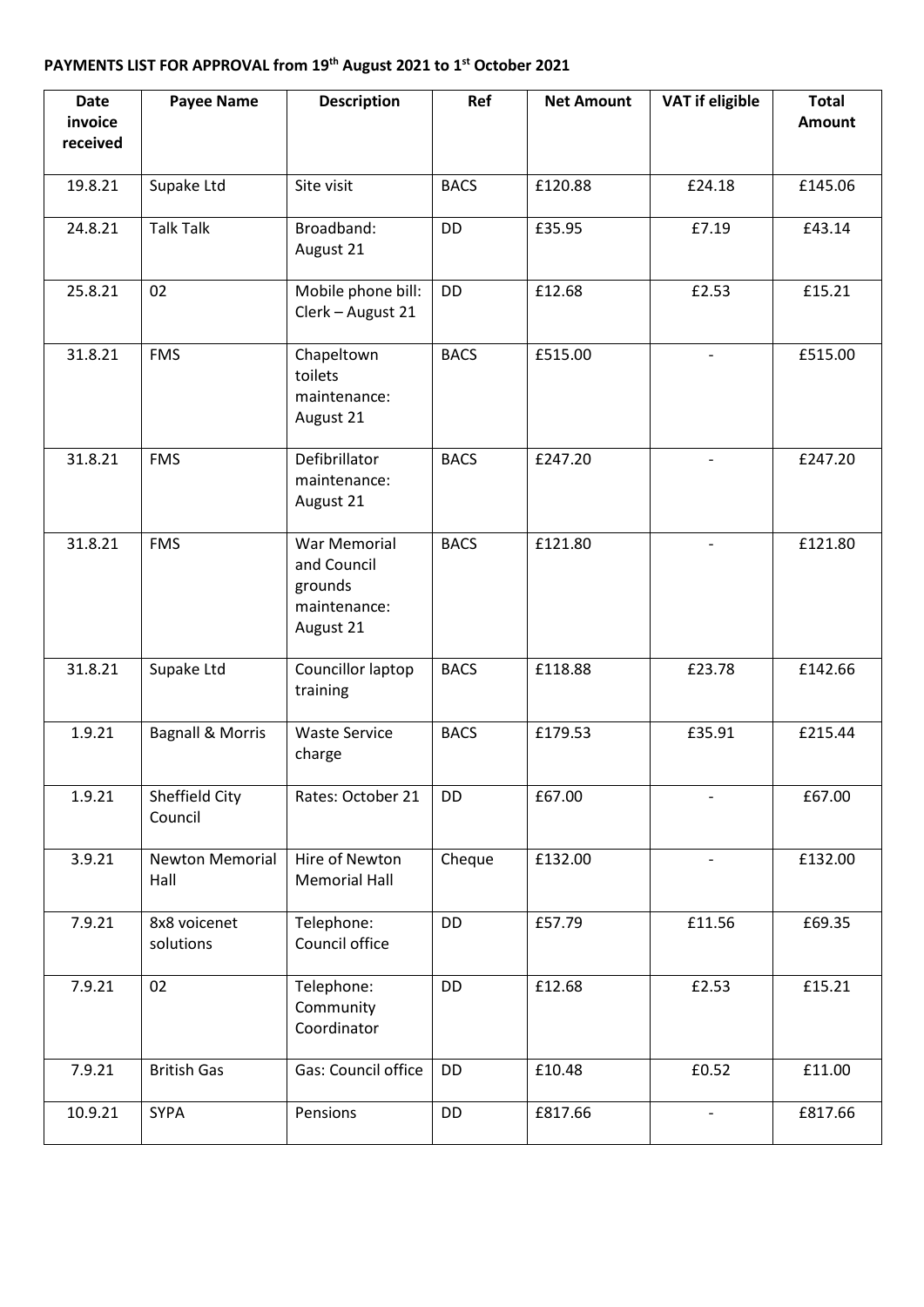| 15.9.21 | Look Local                  | Summer<br>newsletter 21 &<br>EPC job vacancy                                                                           | <b>BACS</b> | £880.00   | £176.00 | £1,056.00 |
|---------|-----------------------------|------------------------------------------------------------------------------------------------------------------------|-------------|-----------|---------|-----------|
| 21.9.21 | Supake                      | Site visit: June 21                                                                                                    | <b>BACS</b> | £192.88   | £38.58  | £231.46   |
| 21.9.21 | Supake                      | Site visit:<br>September 21                                                                                            | <b>BACS</b> | £157.88   | £31.58  | £189.46   |
| 21.9.21 | <b>HMRC</b>                 | Tax and NI                                                                                                             | Cheque      | £1,049.78 |         | £1,049.78 |
| 22.9.21 | Metta Media Ltd             | Restructuring<br>Rialtas ie:<br>inputting codes,<br>cost centres, new<br>budget figures,<br>data entry and<br>training | <b>BACS</b> | £289.29   |         | £289.29   |
| 23.9.21 | <b>Talk Talk</b>            | Broadband:<br>September 21                                                                                             | DD          | £35.95    | £7.19   | £43.14    |
| 27.9.21 | 02                          | Mobile phone bill:<br>$Clerk -$<br>September 21                                                                        | DD          | £12.68    | £2.53   | £15.21    |
| 27.9.21 | <b>FMS</b>                  | Chapeltown<br>toilets<br>maintenance:<br>September 21                                                                  | <b>BACS</b> | £515.00   |         | £515.00   |
| 27.9.21 | <b>FMS</b>                  | Defibrillator<br>maintenance:<br>September 21                                                                          | <b>BACS</b> | £247.20   |         | £247.20   |
| 27.9.21 | <b>FMS</b>                  | War Memorial &<br>Office grounds<br>maintenance:<br>September 21                                                       | <b>BACS</b> | £121.80   |         | £121.80   |
| 28.9.21 | PKF Littlejohn              | AGAR 2020/21                                                                                                           | <b>BACS</b> | £600.00   | £120.00 | £720.00   |
| 28.9.21 | UK Wildlife<br>Cameras      | Camera, batteries,<br>SD card and solar<br>power pack                                                                  | CARD        | £270.56   | £45.09  | £315.65   |
| 30.9.21 | <b>Kings Training</b>       | <b>First Aid Training</b><br>at work for x4<br>Staff and x2<br>Councillors                                             | <b>BACS</b> | £200.00   |         | £200.00   |
| 1.10.21 | <b>Bagnall &amp; Morris</b> | Excess weight<br>charge                                                                                                | <b>BACS</b> | £3.06     | £0.61   | £3.67     |